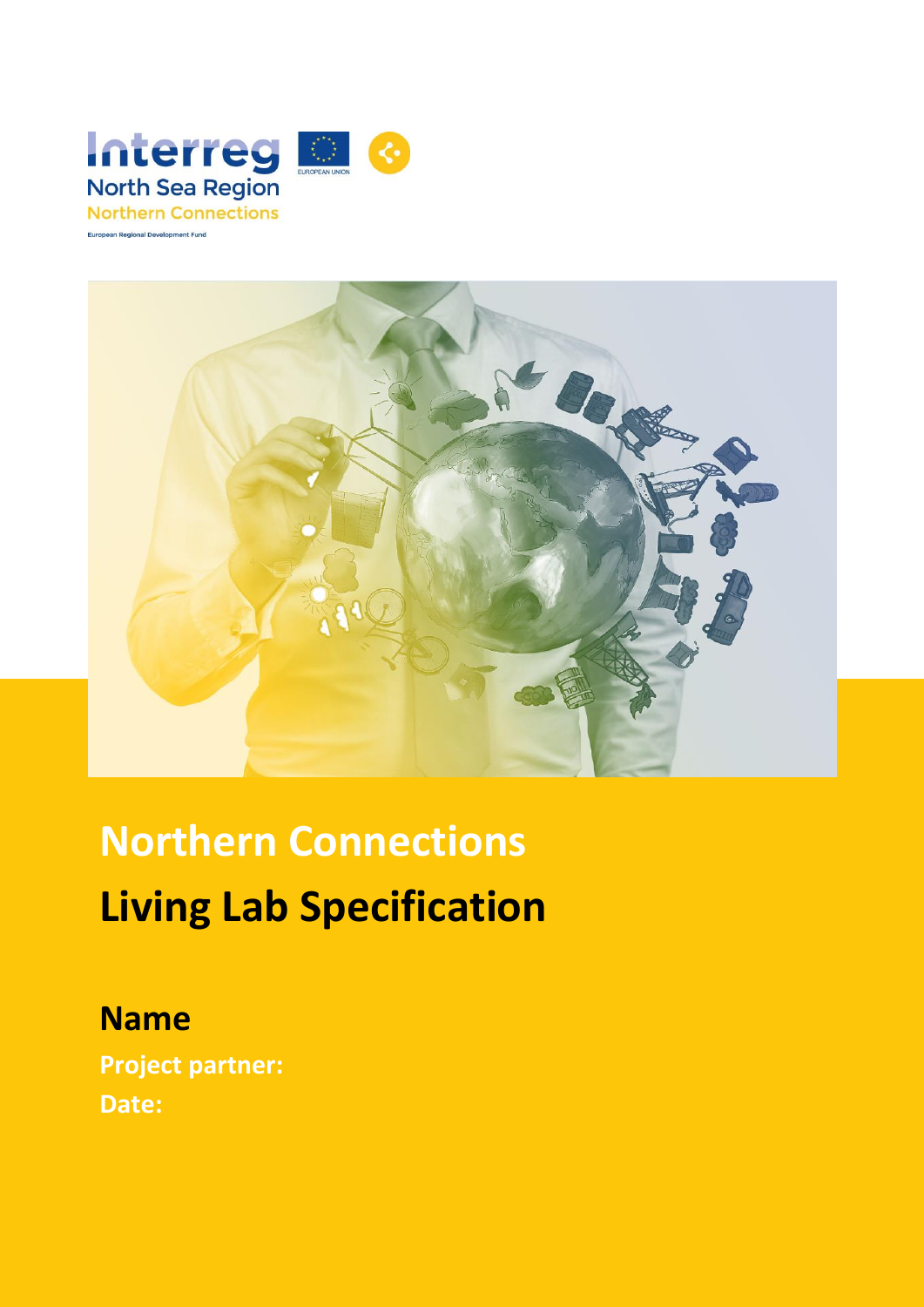## **Specification of Living Lab**

#### **CHECKLIST FOR EVALUATION**

**Accessible? Wants to grow? Ambitious challenge owner? Challenge/lack of competence?** All questions need to be answered with YES, to approve an LL as part of NorCon activities.

#### **BASIC – INFORMATION**

**Official LL name: Contact details of challenge owner(s): General capacity of the facility (PAX, rooms, catering, technology): Capability to host LL-workshop(s) in 2018/2019:**

**Two (2) cluster managers that are responsible for this LL (transnational team)** NorCon-partner from the LL region: NorCon-partner from a different region:

**One (1) regional/city/municipal representative responsible to support the cluster managers**  XY

#### **DETAILED - INFORMATION**

**Thematic strongholds (only bullet points)**

- $\bullet$  XY
- $\bullet$  XY
- $\bullet$  XY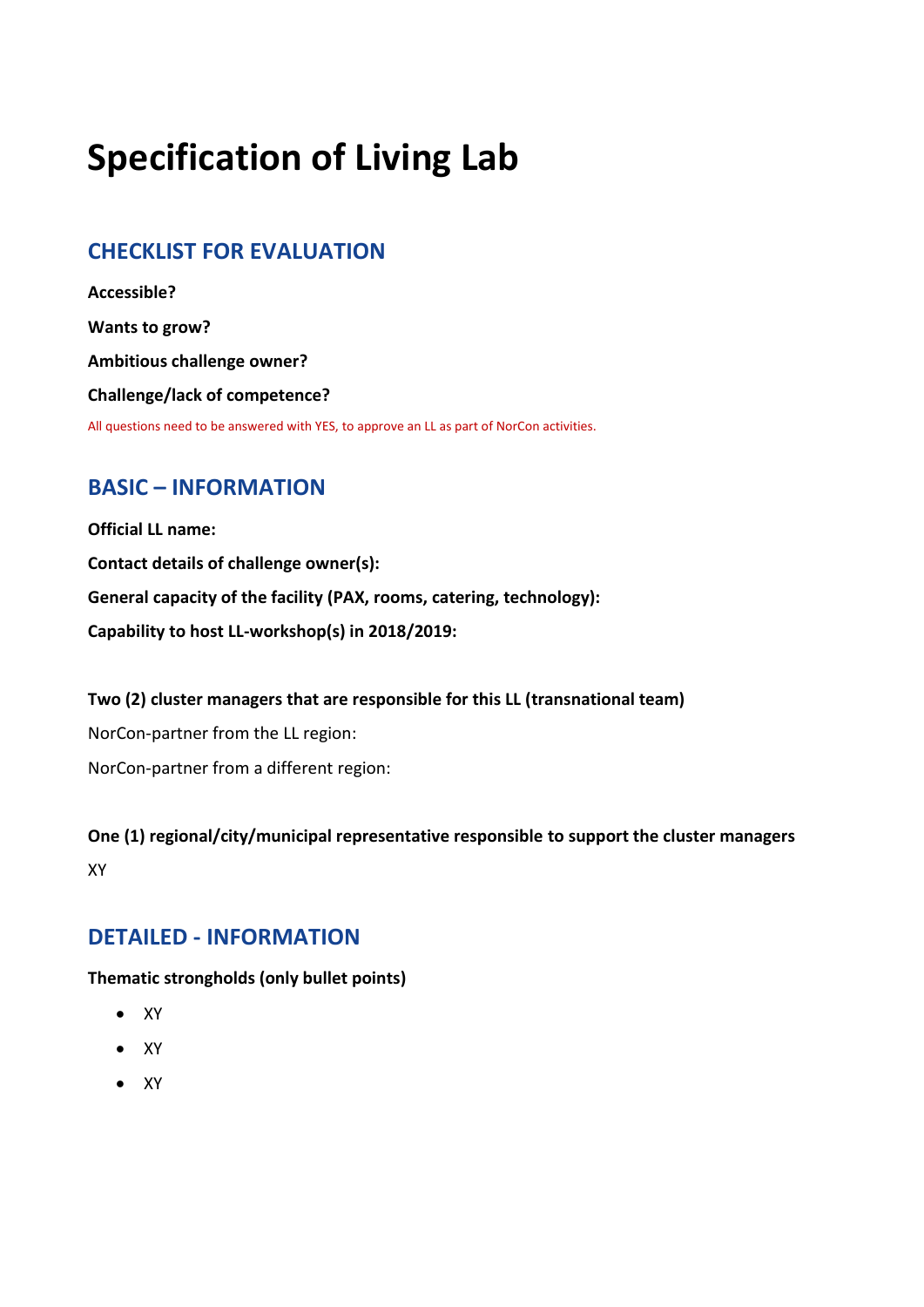**Challenges and opportunities from a transnational perspective e.g. digitalization, sector coupling, zero climate, electrification, etc. (only bullet points)**

- $\bullet$  XY
- $\bullet$  XY
- $\bullet$  XY

**Attempts to advance/modernize in the future (only bullet points)**

- $\bullet$  XY
- $\bullet$  XY
- $\bullet$  XY

#### **Public involvement and private involvement (percentages of 100%)**

Public 00 %

Private 00 %

**Investments already or planned to be made (volume + percentages public/private of 100%)**

Volume: 0,000,000 EURO

Public 00 %

Private 00 %

**Technology readiness level at LL (TRL 1-9)**

0

**Urgency level of the the LL challenge(s) (1-9)**

0

**Subjective evaluation of LL potential for catalyzing transnational collaboration/projects (by cluster managers, 1-9 + bullet points:**

00

 $\bullet$  XY